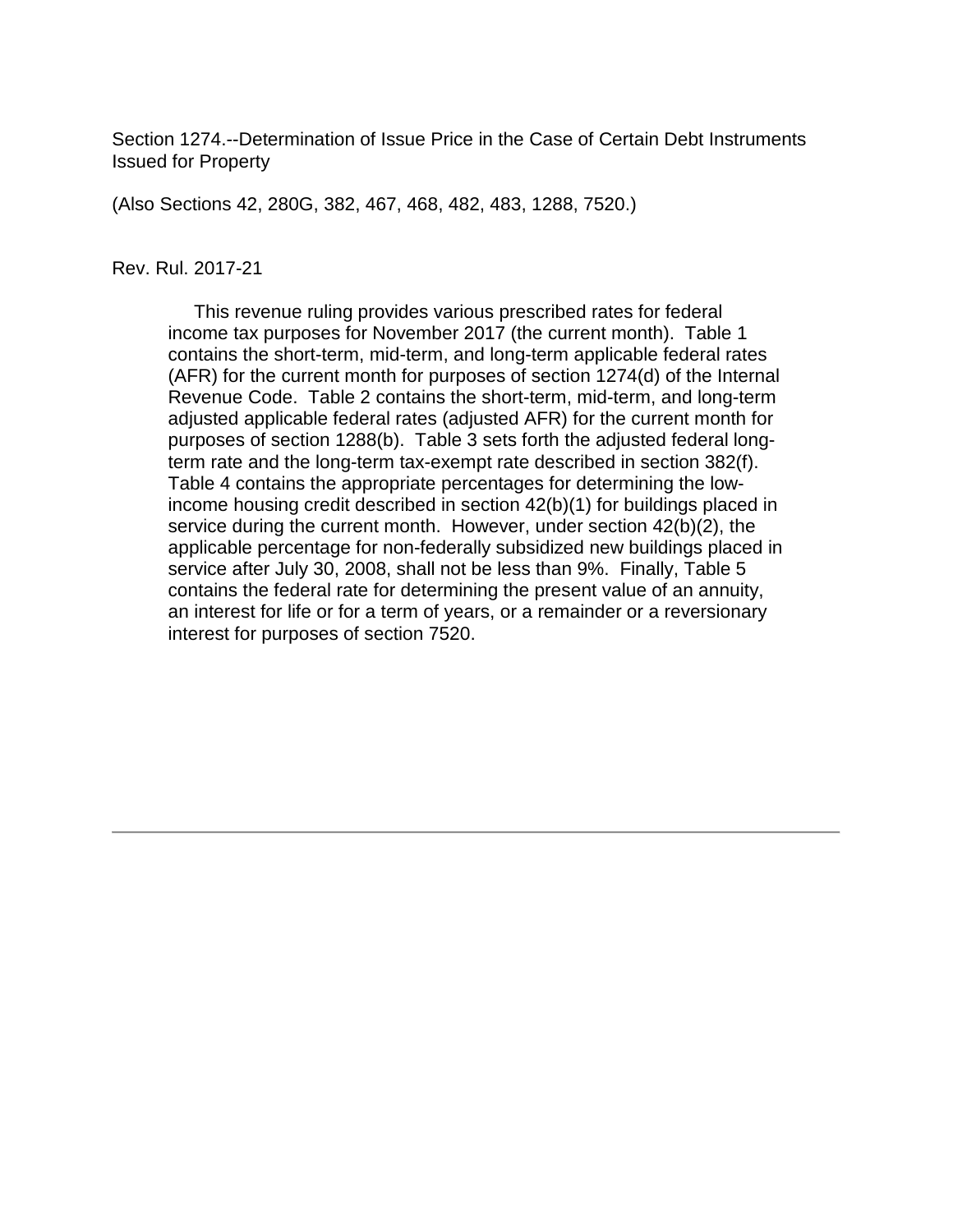## REV. RUL. 2017-21 TABLE 1

# Applicable Federal Rates (AFR) for November 2017

|            | <b>Period for Compounding</b> |            |           |         |  |
|------------|-------------------------------|------------|-----------|---------|--|
|            | Annual                        | Semiannual | Quarterly | Monthly |  |
|            |                               |            |           |         |  |
|            | Short-term                    |            |           |         |  |
| AFR        | 1.38%                         | 1.38%      | 1.38%     | 1.38%   |  |
| 110% AFR   | 1.53%                         | 1.52%      | 1.52%     | 1.52%   |  |
| 120% AFR   | 1.67%                         | 1.66%      | 1.66%     | 1.65%   |  |
| 130% AFR   | 1.80%                         | 1.79%      | 1.79%     | 1.78%   |  |
|            | Mid-term                      |            |           |         |  |
|            |                               |            |           |         |  |
| <b>AFR</b> | 2.00%                         | 1.99%      | 1.99%     | 1.98%   |  |
| 110% AFR   | 2.20%                         | 2.19%      | 2.18%     | 2.18%   |  |
| 120% AFR   | 2.40%                         | 2.39%      | 2.38%     | 2.38%   |  |
| 130% AFR   | 2.61%                         | 2.59%      | 2.58%     | 2.58%   |  |
| 150% AFR   | 3.01%                         | 2.99%      | 2.98%     | 2.97%   |  |
| 175% AFR   | 3.51%                         | 3.48%      | 3.46%     | 3.46%   |  |
|            | Long-term                     |            |           |         |  |
| <b>AFR</b> | 2.60%                         | 2.58%      | 2.57%     | 2.57%   |  |
| 110% AFR   | 2.86%                         | 2.84%      | 2.83%     | 2.82%   |  |
| 120% AFR   | 3.12%                         | 3.10%      | 3.09%     | 3.08%   |  |
| 130% AFR   | 3.38%                         | 3.35%      | 3.34%     | 3.33%   |  |
|            |                               |            |           |         |  |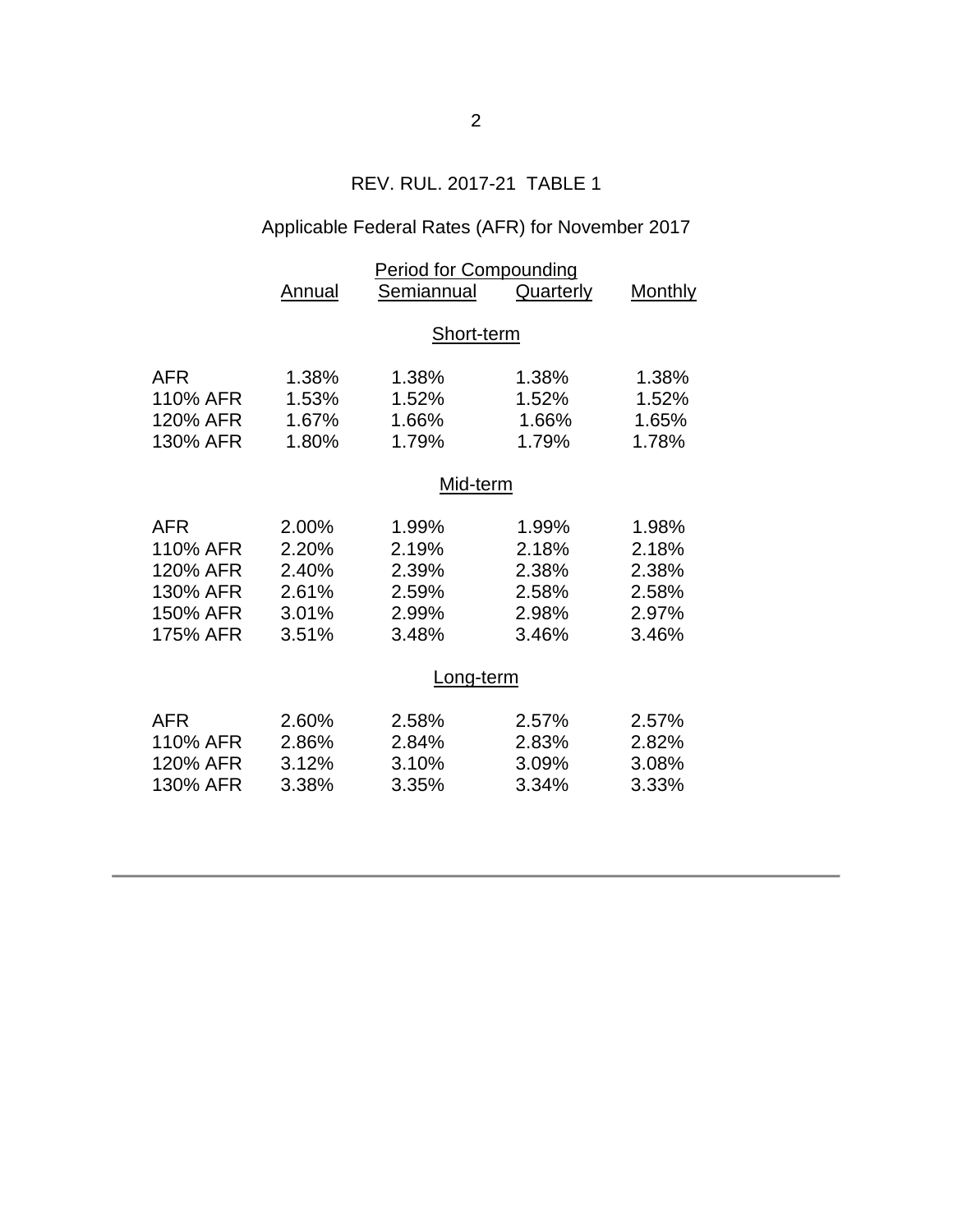## REV. RUL. 2017-21 TABLE 2

# Adjusted AFR for November 2017

|                            | <b>Period for Compounding</b> |            |           |         |  |
|----------------------------|-------------------------------|------------|-----------|---------|--|
|                            | Annual                        | Semiannual | Quarterly | Monthly |  |
| Short-term<br>adjusted AFR | 1.03%                         | 1.03%      | 1.03%     | 1.03%   |  |
| Mid-term<br>adjusted AFR   | 1.49%                         | 1.48%      | 1.48%     | 1.48%   |  |
| Long-term<br>adjusted AFR  | 1.93%                         | 1.92%      | 1.92%     | 1.91%   |  |

## REV. RUL. 2017-21 TABLE 3

| Rates Under Section 382 for November 2017                                                                                                                                            |       |
|--------------------------------------------------------------------------------------------------------------------------------------------------------------------------------------|-------|
| Adjusted federal long-term rate for the current month                                                                                                                                | 1.93% |
| Long-term tax-exempt rate for ownership changes during the<br>current month (the highest of the adjusted federal long-term<br>rates for the current month and the prior two months.) | 1.93% |